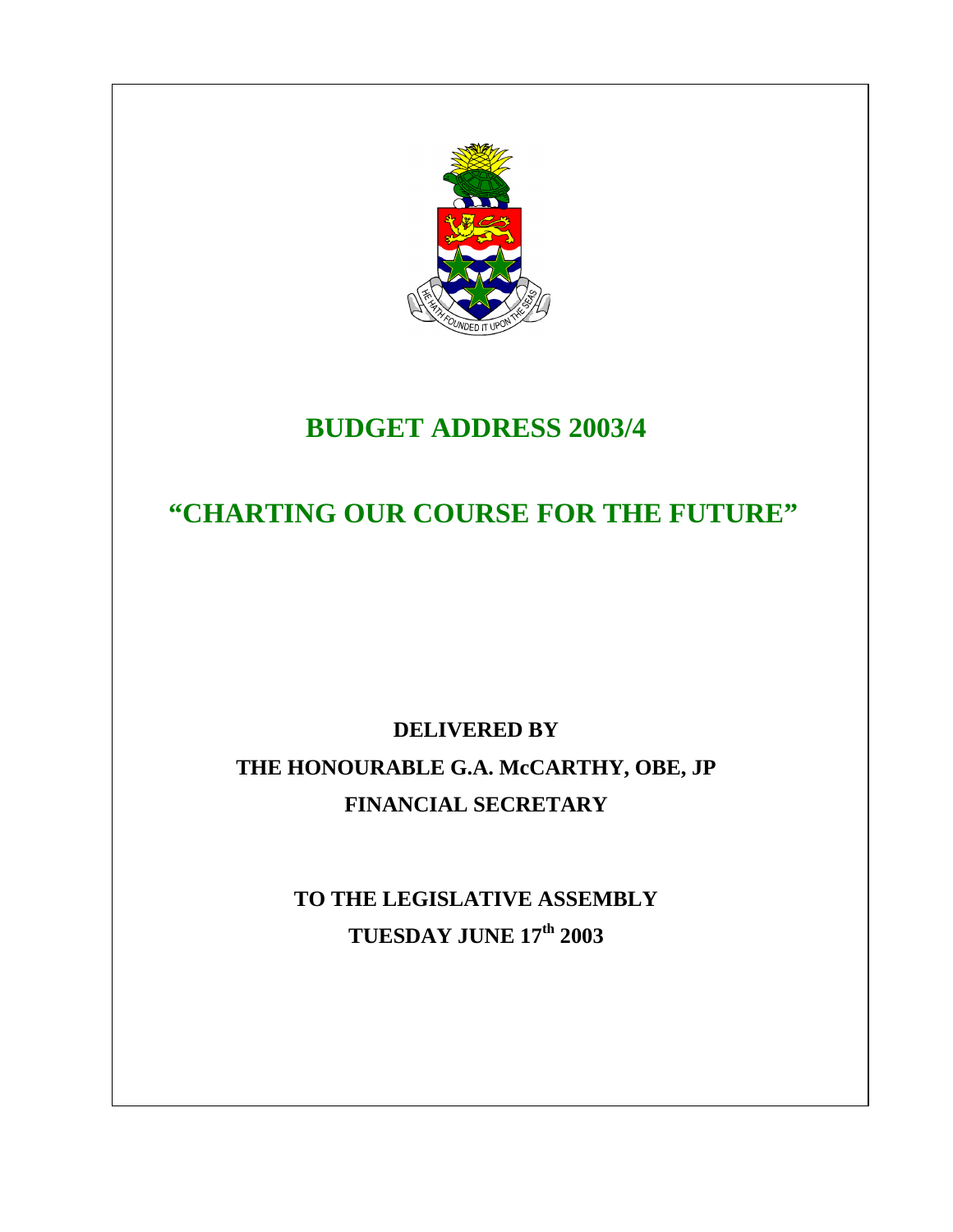## **Part 1: Introduction**

Madam Speaker, it is my privilege to present the Budget for the 2003/2004 financial year on behalf of the Government. In keeping with the practice adopted last year I will share this responsibility with the Leader of Government Business who will move the budget debate.

Madam Speaker, in line with the new system of public management now used in these Islands, the budget document presented to this Honourable House today is called the "Annual Plan and Estimates". This is much more than a name and the document is much more than a budget!

What the Leader of Government Business and I will be presenting today is the Government's plan of action for the next 12 months.

It is a plan designed to support the local economy and create employment opportunities for Caymanians.

It is a plan designed to increase the educational opportunities available for our young people.

It is a plan designed to ensure that health care and social support are available to those in need.

It is a plan designed to improve the efficiency and effectiveness of government and its agencies.

And most important of all, Madam Speaker, it is a plan that actively pursues our own economic and social interests in an increasingly complex international environment.

Madam Speaker, the Government knows that we need to influence our own future. We need to chart our own course, and be at the helm of our future, not in the cargo hold.

This will require sustained commitment, foresight and effort, and the ability to engage constructively and successfully with our international partners including the United Kingdom. It also requires a clear idea of where we want to go and a plan to get there.

That plan is outlined in the 2003/2004 Annual Plan and Estimates. It is a plan designed to set the foundation for the future of our country. It is plan, which as the Leader of Government Business said in the debate on the Throne Speech, "charts a course to achieve our national aspirations".

# **Part 2: The Government's Strategy and Key Policy Actions**

Madam Speaker, the Plan contained in the 2003/2004 Budget is a coherent set of policy actions designed to achieve pre-determined outcomes.

Those outcomes were set out in the 2003/2004 Strategic Policy Statement which, as Honourable Members are aware, established the policy and fiscal parameters on which today's budget has been based.

The Government's outcome goals reflect the aspirations of the people of the Cayman Islands as documented in Vision 2008. The Government's initial seven goals have been expanded to eleven this year to better reflect the Vision document.

The eleven goals are as follows:

- 1. A strong economy that generates employment, income, and a high standard of living
- 2. A healthy resident population
- 3. A socially supported resident population
- 4. A strong Caymanian community and culture
- 5. An environment protected for the use of both current and future generations
- 6. A well educated and vocationally trained resident population
- 7. A safe and secure country for residents and visitors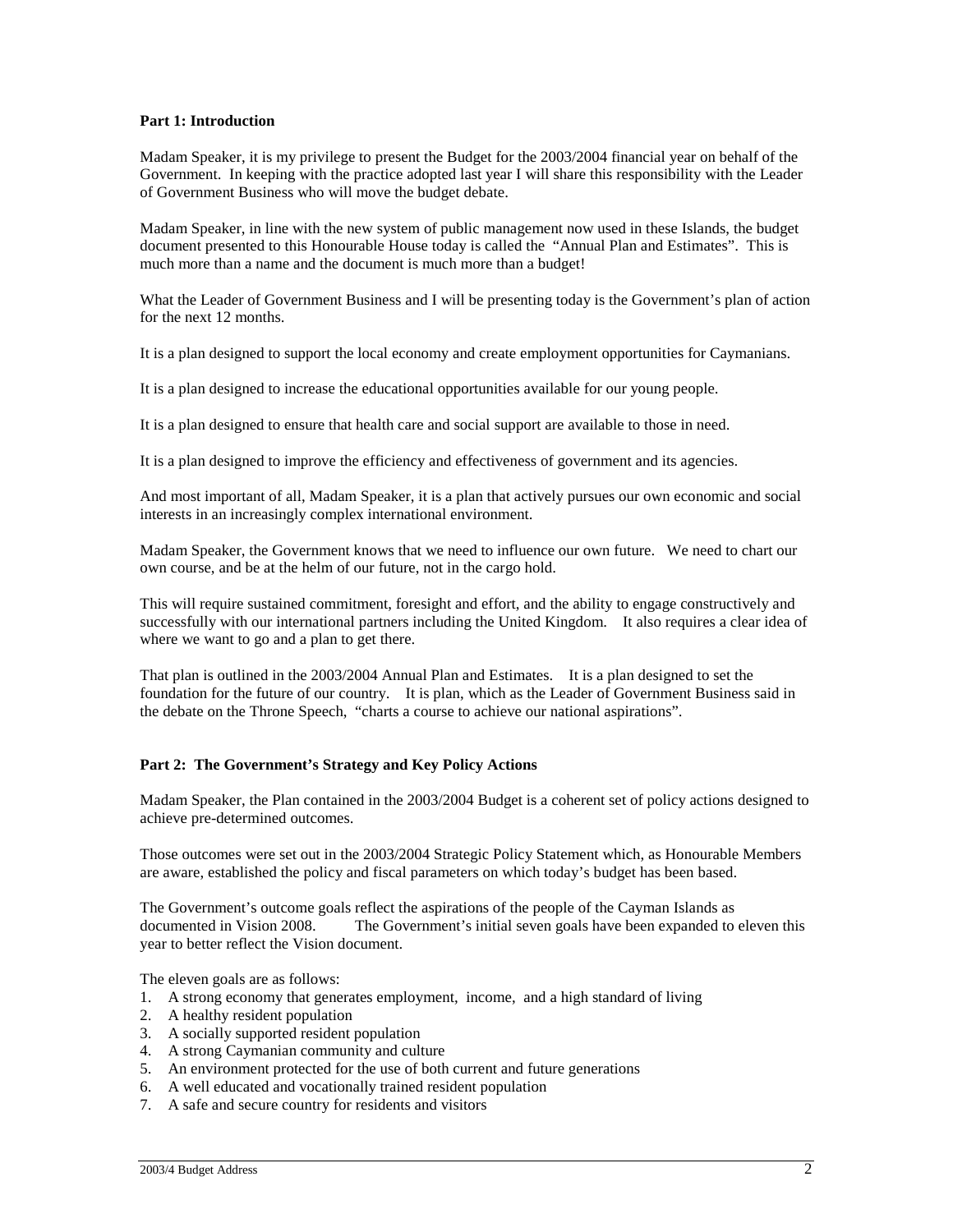- 8. An open, efficient and accountable Government
- 9. Young persons positively involved in the community
- 10. Strong family units; and
- 11. An economically and socially vibrant Sister Islands

These outcomes reflect the sort of country the Government is striving to achieve. They also provide the direction for the course the Government has charted and the rationale for the various policy initiatives contained in the Annual Plan and Estimates.

The Government has a strategy for progressing each of these outcomes and the Budget contains a wide range of initiatives to support those strategies. The Annual Plan and Estimates makes provision for 43 pieces of legislation, 231 output groups, 13 transfer payment categories, 26 Other Executive Expense categories, 8 equity investments, 1 sale of government assets, 11 capital acquisitions and 84 capital development projects. In total there are 423 separate policy actions provided for in the Budget.

Over the course of the Budget debate, the Ministers of Government will provide the House with a comprehensive explanation of these various policy actions so I do not intend to cover them all in detail now. However, I would like to provide Honourable Members with a summary of the Government's policy strategies and specific initiatives in some key areas.

## **Strategies and Key Policy Actions: Economic Development**

I will begin with outcome 1 – a strong economy.

Of all the Government's outcome goals this is perhaps the most important. As a country we can only achieve the other outcomes – such as good levels of health, education, and social support - if our economy is strong enough to support it. Consequently, economic development is a key policy priority for the Government.

The Government recognises that it is the private sector, not the public sector that is the engine for economic growth. The Government's overall economic development strategy is therefore to establish an environment that encourages and supports private business.

There are three aspects to this enabling strategy.

- First, creating and maintaining a competitive commercial environment.
- Second, encouraging new investment and business development.
- And third, actively supporting and promoting key economic sectors, particularly financial services and tourism sectors.

Let me speak briefly about each one of these strategies.

#### Business Competitiveness

The Government recognises that in order for the Cayman Islands to be a good place to do business, the cost of doing business here needs to be competitive. A key economic development strategy is therefore to control, and where possible, reduce the operating costs faced by the private sector.

Controlling the Government's own fiscal position is an important part of this strategy and the 2003/2004 Budget is again a fiscally responsible one. It has been balanced without the need for new revenue measures or increasing the level of public debt.

In addition, as previously announced, the Government has decided not to proceed with some fees increases announced in the 2002 Budget – most notably the increase in garbage collection fees. This means that the Government is leaving more money in people's pocket. This is good for residents and it is good for business!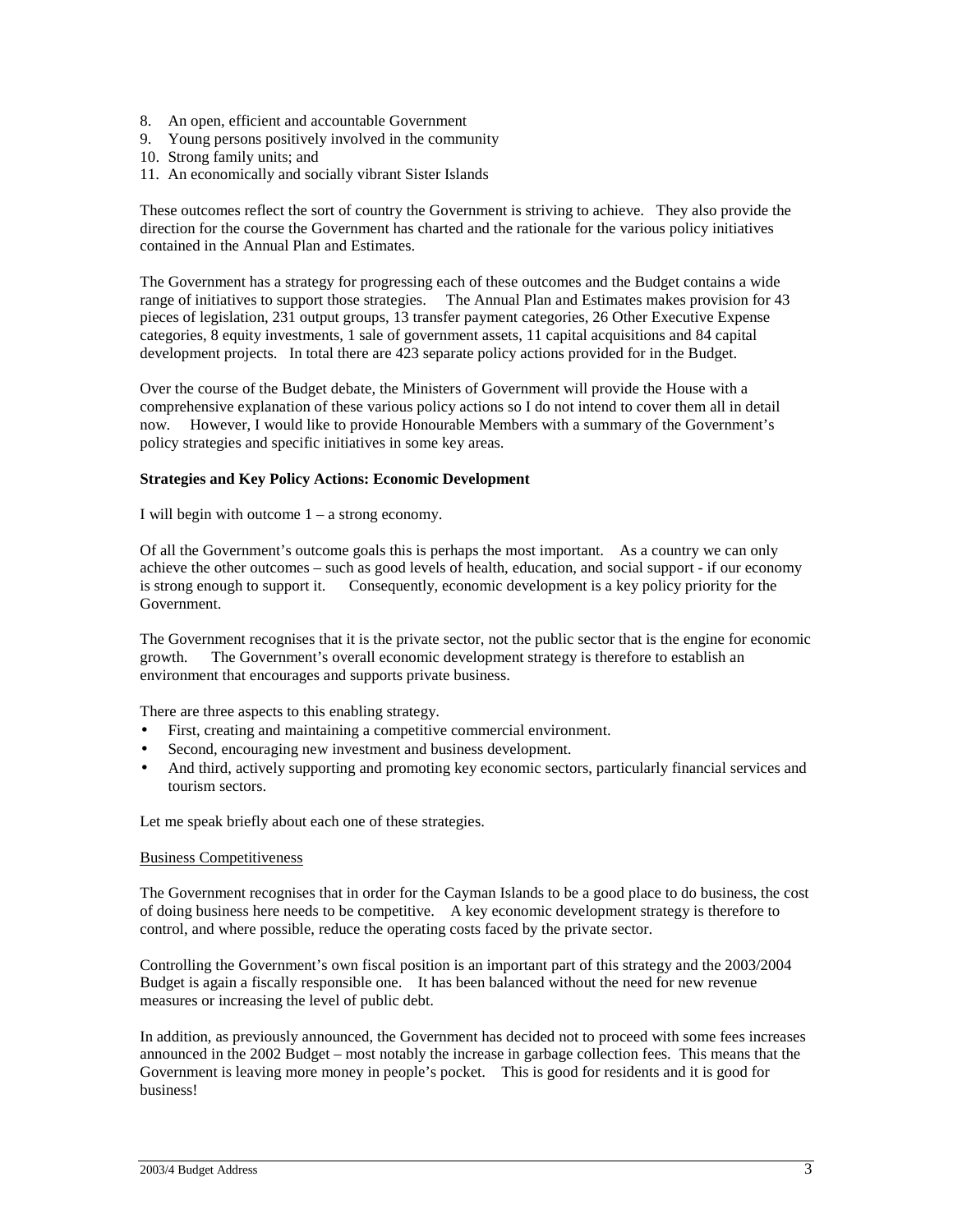What's more, while the overall level of government revenue remains steady, operating revenue, as a percentage of Gross Domestic Product, is forecast to decline by 2% compared to 2002. As the level of operating revenue determines the level of operating expenditure, this means the overall size of government is forecast to shrink in 2003/2004 compared to previous years.

The Government recognises that the quality of infrastructural services has a big impact on our Country's competitiveness. Therefore, improving the country's road infrastructure is another key economic development strategy.

We are all aware of the traffic congestion problems in Grand Cayman and its potentially negative impact on business competitiveness. Quite a lot has been done in this area over the last three years, particularly with the development of the Linford Pierson Highway, the Galleria Roundabout and, more recently, the Louise Llewellyn Way. However, much is still to be done.

To provide greater focus on road development the Government has decided to establish a National Roads Authority. The legislation to give effect to this change will be introduced to the House in the early part of the financial year and the Budget makes provision for the purchase of \$3.7 million of outputs from the Authority. During 2003/2004, the Authority will construct \$13.38 million of roads. This will include \$7 million for phase 3 of the Estherly Tibbetts Highway from Galleria to Indies Suites. This is a major initiative to reduce traffic congestion to and from West Bay.

Also planned is \$800,000 to extend the Linford Pierson Highway from Bobby Thompson Way to Walkers Road, and \$1.3 million for the District Roads Programme.

The finance for these projects will be organised by the National Roads Authority in conjunction with private sector partners. This approach reflects the fact that a good road infrastructure is in the interests of both the public and private sectors.

# Encouraging New Investment and Business Development

Madam Speaker, the Government's second economic development strategy involves encouraging new investment and business development in Cayman.

A key part of this involves promoting new international investment and business opportunities in Cayman to overseas investors. The Cayman Islands Investment Bureau is undertaking this work, and the Budget makes provision for an additional \$1.5 million to fund expanded international promotional outputs from the Bureau. In addition, the Marketing and Promotion Unit is being transferred from the Portfolio of Finance and Economics to the Ministry of Tourism, Environment, Development and Commerce to provide an integrated business promotion capacity.

The Bureau and the Cayman Islands Development Bank are also involved in encouraging and supporting the establishment of new local businesses. The Development Bank will increase its loan portfolio for small and micro businesses by \$350,000 over the 2003/4 fiscal year.

The promotion of new investment is being done with the assistance of the Growth Management Board, which is a joint venture with the private sector. This is to ensure that new business proposals are sound and focused in a way that reflects Cayman's competitive strengths.

# Supporting Key Sectors: the Financial Services Sector

Madam Speaker, the Government's third economic development strategy involves supporting key economic sectors.

The first of these is the Financial Services Sector, which is heavily impacted by the challenging international environment. The international financial services industry is becoming increasingly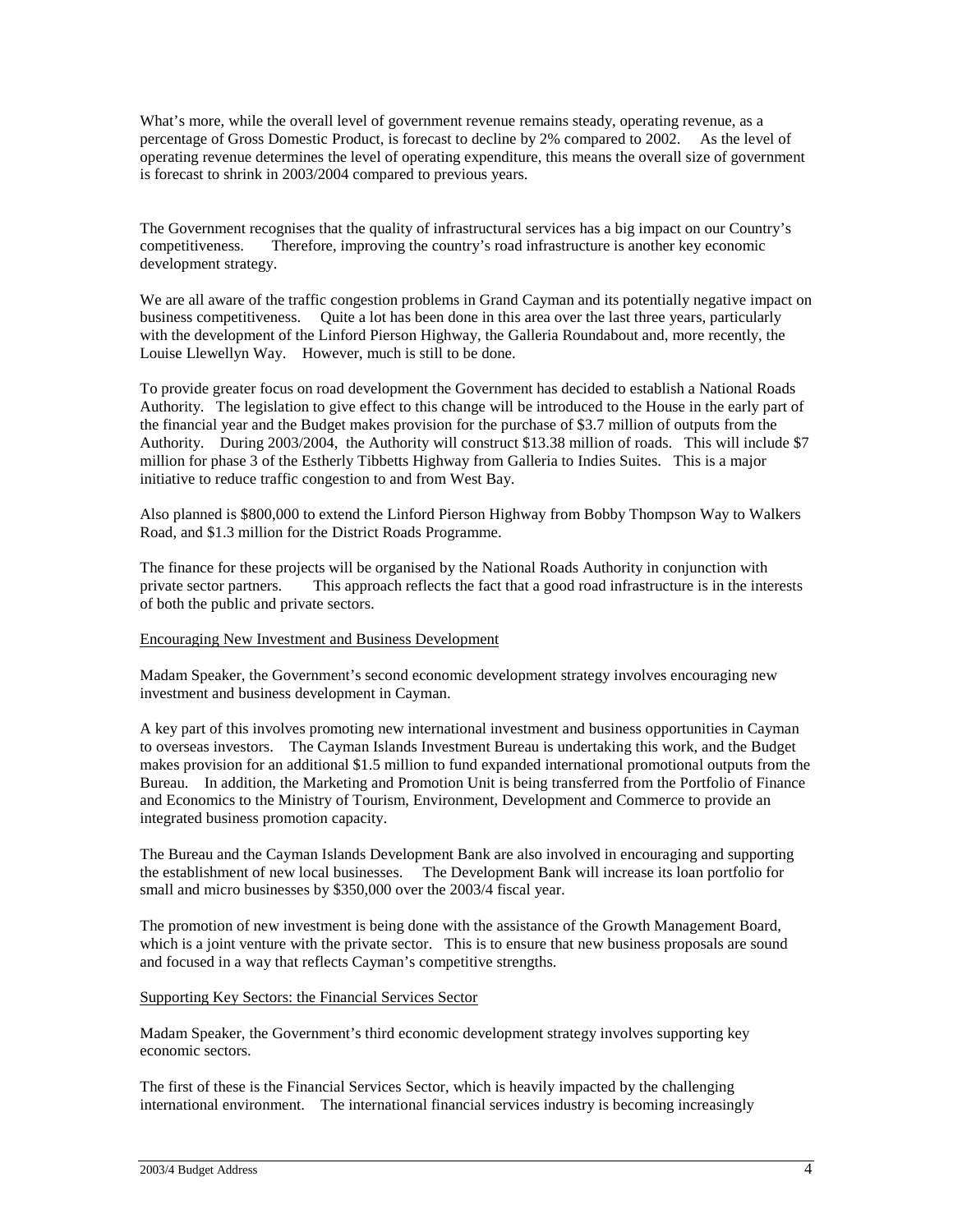subjected to rules and standards that are being established and enforced by external blocs of interest groups such as the European Union, the Organisation for Economic Cooperation and Development, and the International Monetary Fund.

In addition to these global rules, changes to domestic legislation by one country – such as changes to tax rates or rules in the United States - can have a significant impact on the international market environment for cross-border financial services. This makes the international financial services environment very fluid and constantly changing.

The financial services industry is also becoming increasingly globalized. This means that while Cayman's market is potentially expanding, it is facing increasing competition from other countries that are replicating our service offerings, both in the Caribbean and elsewhere.

The Government accepts the reality of this often externally dictated, fluid and competitive financial services environment. We cannot put our heads in the sand and pretend that it is not so. However, the Government also recognises that Cayman is a major player in the global financial services market. We have the people and skills - in both the private and public sectors - capable of operating in this complex landscape.

The Government's financial services sector strategy is focused on responding pro-actively to the international environment. It is a strategy based on charting the course we want to take, and deliberately navigating our way to it. This means that we need to be active in the international arena and take strong, but measured actions to protect our position.

The Government will continue to pursue a policy of constructive engagement on matters affecting our financial services sector. This includes the application of due process and rule of law test as well as the protection of the Cayman Islands' legitimate economic interests.

As an example of this, the Government recently took a matter regarding the processes surrounding the European Union's Savings Directive to the Court of First Instance in Luxembourg. In doing so we succeeded in establishing that as a matter of EU Law, the Savings Directive cannot apply to the associated or dependent territories of EU member states, and, secondly, that any political commitments to apply the directive are unenforceable.

This policy of constructive engagement also involves the pursuit of negotiated bilateral arrangements with other countries in order to open new markets for our financial services sector. The Budget contains funding for a new output to negotiate up to 15 Tax Information Exchange Agreements with other countries as part of this process.

The Government will also continue to ensure that the domestic regulatory framework for financial services remains aligned with legitimate international standards that support a clean, secure and commercial financial services sector.

As outlined in Section 4 of the Annual Plan and Estimates, the Government will be introducing two new bills to the House in 2003/2004 to enhance the sector's regulatory framework. These are a terrorism bill and a bill to provide statutory backing for the body that will replace the Financial Reporting Unit.

The Government will also be introducing new legislation to enhance product offerings. These include an Exchange of Information and Data Protection laws and amendments to the Patents and Trademarks Law.

Overall, the Budget provides \$14.8 million for new and existing initiatives related to developing, promoting and regulating the financial services sector. This includes \$1.97 million for media and public relations outputs to ensure that our position and interests are actively represented internationally by regular contact with relevant persons in Washington, London and Brussels.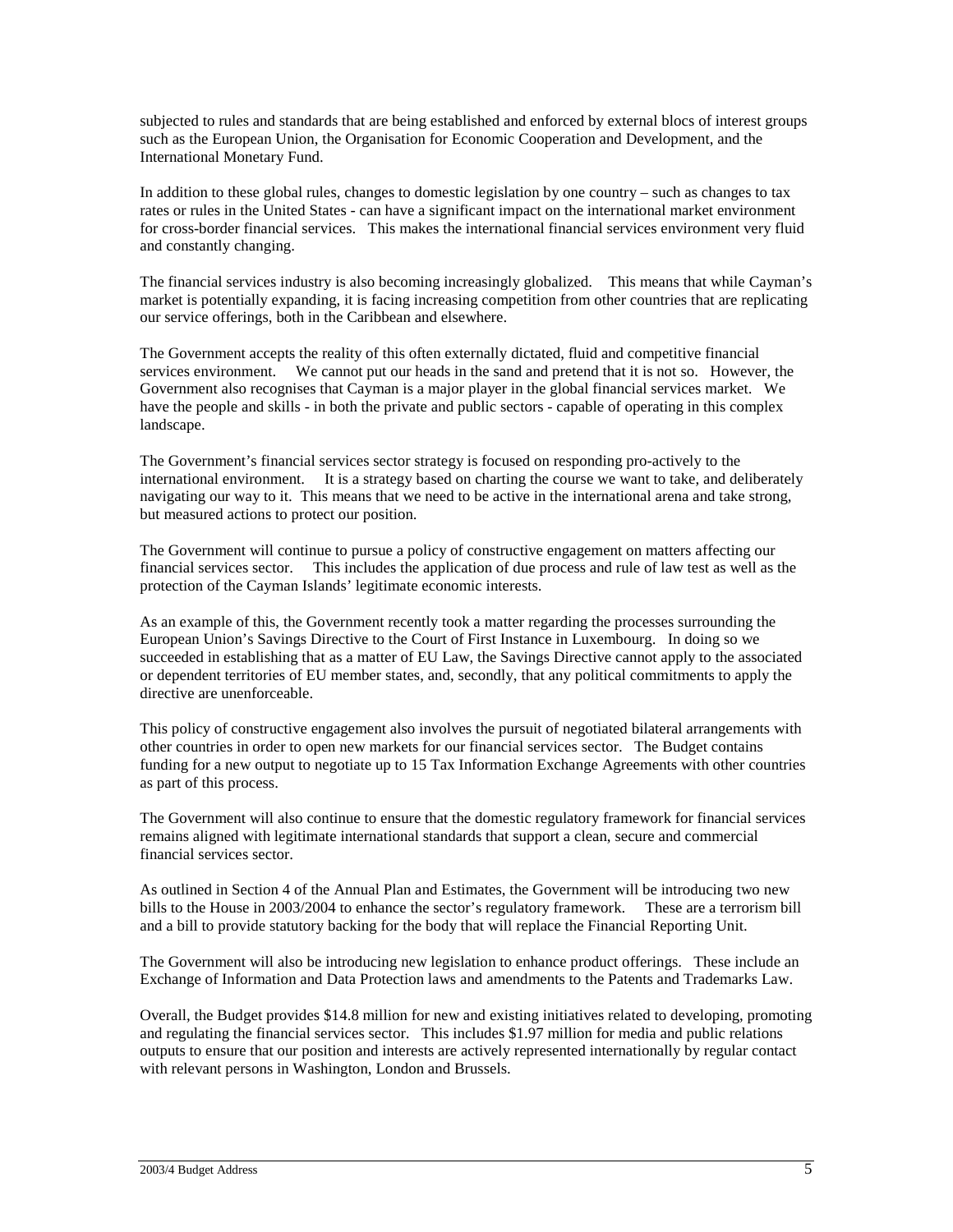#### Supporting Key Sectors: the Tourism Sector

Madam Speaker, the Annual Plan and Estimates also contains a range of initiatives to support our other key sector – tourism.

As we all know, the tourism sector is heavily influenced by the external economic and security environment. This creates an ongoing challenge for this vital sector of our economy. However, the market is also hugely diverse and competitive. The Government's strategy involves identifying in partnership with the industry, our market niche and developing a unique tourism product that encourages tourists to come to Cayman.

With this in mind the Government has developed a Tourism Management Policy and Plan. The key elements of this plan are to:

- 1. Provide a high quality product for visitors
- 2. Present a distinctive Caymanian experience
- 3. Adopt a sustainable approach to tourism development
- 4. Protect and enhance the marine resource
- 5. Attract a more discerning and higher spending visitor
- 6. Develop a highly skilled Caymanian tourism workforce
- 7. Develop eco-tourism on the Sister Islands
- 8. Organise tourism more effectively, and
- 9. Research and monitor tourism more effectively.

The Budget contains new and existing policy actions designed to support this strategy, including the cruise conversion programme called "Welcome Back Cayman". It also includes a greater emphasis on Department of Tourism outputs related to travel trade shows, and the continuing development of nature tourism in Cayman Brac and Little Cayman.

Overall, the Budget provides \$23.3 million for tourism related initiatives. In addition, provision has been made in the capital development programme for the development of a tourism hospitality training centre.

A number of important tourism related initiatives are also being undertaken by statutory authorities. These are outlined in the relevant ownership agreements that have been tabled with the Budget today.

These include the \$30 million redevelopment of the Turtle Farm. The first phase of this project is worth \$13 million and will start during the next financial year. The funding for this project will not come from the Government, nor will the Government have to provide a guarantee.

The Port Authority is undertaking new docks and cruise-tourism facility developments. These include the George Town Port redevelopment and West Bay cruise facility and involve a US\$26 million investment. The funding for this project is being provided by the Florida Caribbean Cruise Association and the work is to be completed in 2004.

Although not funded through the core Government's budget, these are important tourism development initiatives supported by the Government.

#### Development of an Economic Plan

In addition to the economic development initiatives I have already outlined, the Government recognises that a longer-term economic development plan is needed for the country. The Government also recognises that this needs to be done in conjunction with the private sector and has commissioned a local firm to assist with this process. The Budget makes provision for this work.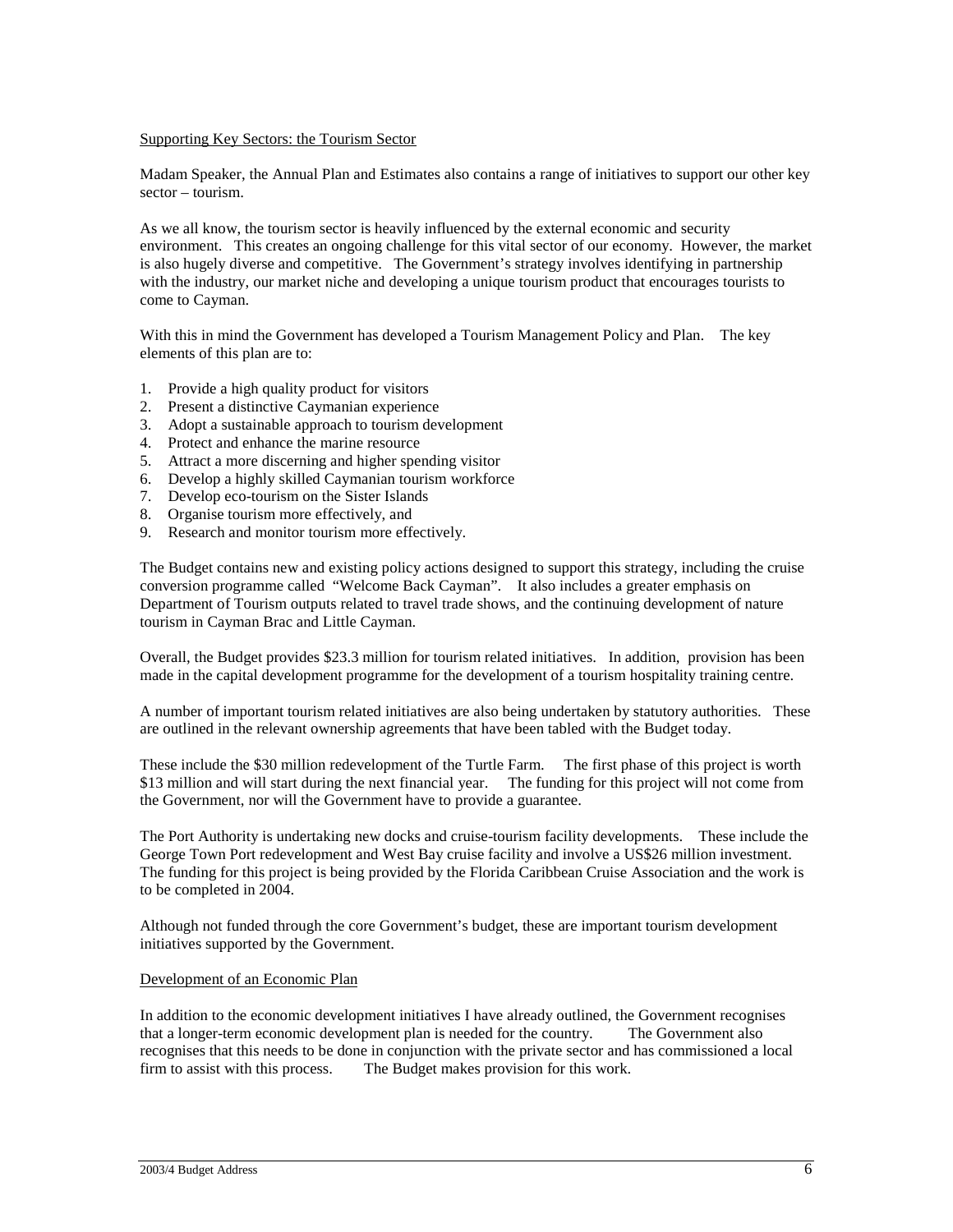#### **Strategies and Key Policy Actions: Human Capital Development**

Madam Speaker, economic development is closely related to another of the Government's outcome goals – goal number 6, a well educated and vocationally trained population.

Human capital development is important not only in terms of the development of the economy as a whole, but also to the future of our young people. In the increasingly globalised economy that exists today, good jobs are directly linked to the level of one's education. Skills are vital and education is the key to success!

The Government's human capital development strategy is six-fold:

- 1. Promote and support improvement in school facilities.
- 2. Strengthen local teacher education.
- 3. Improve information, communication, and technology amongst students and teachers.
- 4. Enhance technical and vocational education.
- 5. Establish citizenship education as part of schools' curricula.
- 6. Expand tertiary education opportunities and facilities.

The Government has agreed a number of important initiatives related to this strategy.

Key amongst these are plans for three new schools: the new secondary school at Frank Sound, and new primary schools at Spotts and West Bay. The Budget includes \$600,000 to complete the purchase of land for the new high school. The new primary school at Spotts is to be completed by September 2004, and the high school and West Bay primary school by September 2005. The funding for these projects will be done through private sector partnerships.

The Government recognises that overcrowded classrooms diminish the quality of education and that school accommodation problems are pressing now. The Budget therefore allocates \$420,000 for 5 temporary classrooms at George Hick's High School and 2 temporary classrooms at Bodden Town Primary School. These will be completed in time for the 2003/2004 school year.

In addition a further \$1.4 million has been provided for various maintenance, renovation and design projects relating to George Hicks, John Gray and Cayman Brac High Schools; Lighthouse School; and Savannah, George Town, West End and East End Primary Schools.

Madam Speaker, the Budget makes specific provision for a number of new initiatives specifically aimed at enhancing skills. This includes an expansion of curriculum development outputs and a further \$1 million to support teachers' computer literacy training and \$800,000 for computer software and hardware for schools. These expenditures are part of the ITALIC project designed to improve the information, communication, and technology skills of students and teachers.

The Budget also provides \$235,000 additional funding for the Community College to develop a four-year degree programme. This Baccalaureate Degree will be developed in time for the 2004/5 academic year.

Significant resources have also been allocated to provide increased financial support to tertiary students. This includes \$1 million for additional Education Council scholarships, an additional 15-20 scholarships for Caymanian students attending ICCI, an additional \$180,000 in CIDB loans for tertiary study, and \$42,000 for two new Quincentennial scholarships.

In total, the Budget allocates \$45.8 million in operating expenditure for new and existing initiatives relating to education and human capital development. This represents approximately 15% of total government operating expenditure.

An important legislative measure is also planned. This is the new Education Law, which will provide a major legislative overhaul of the national educational system.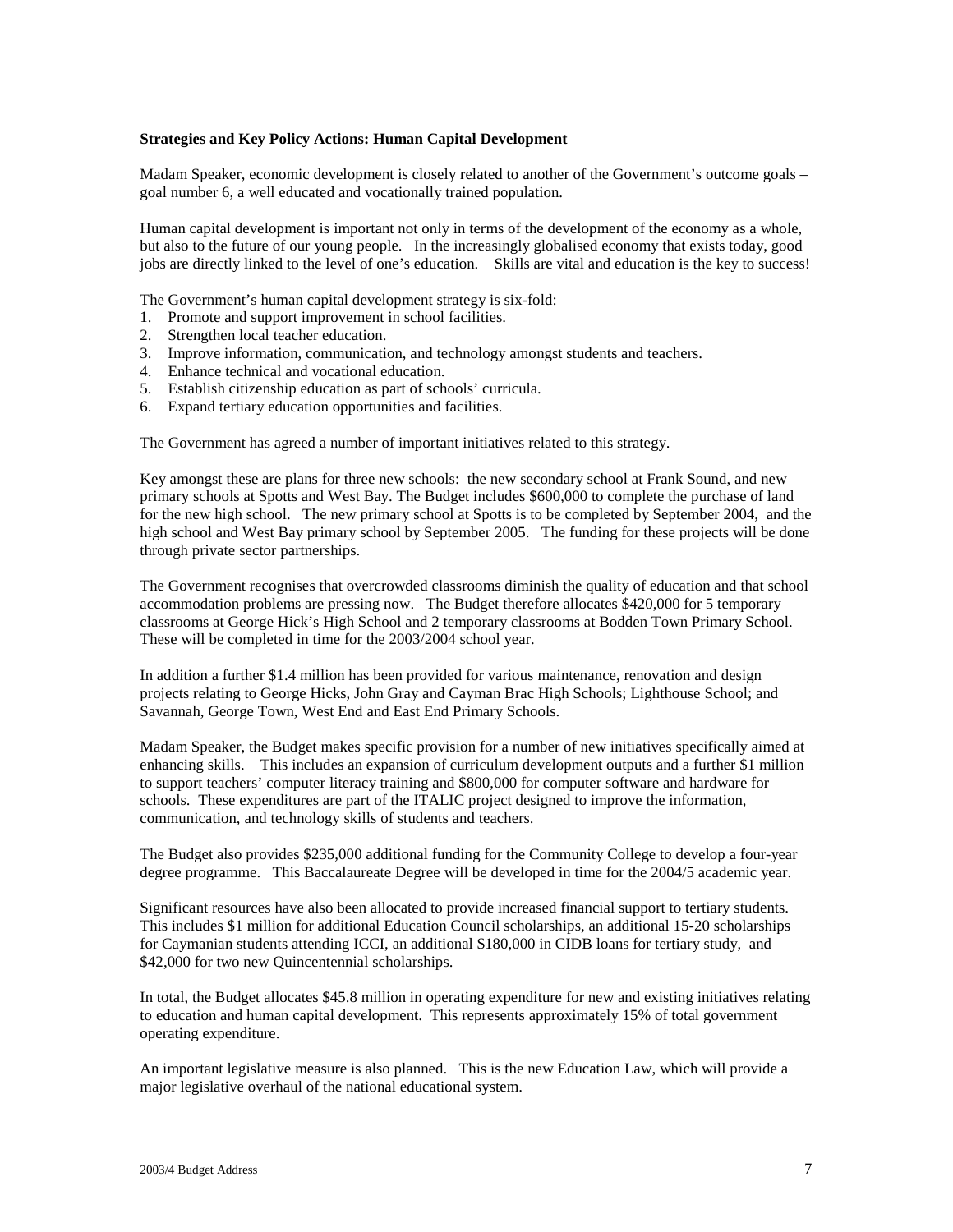## **Strategies and Key Policy Actions: Other Outcome Areas**

Madam Speaker, in case Honourable Members get the wrong impression from my comments thus far, the Government is concerned with more than just the economy, important though it is.

The Annual Plan and Estimates makes provision for some important initiatives related to other outcomes goals and I would like to touch on one or two of these briefly.

The Government's social support strategy is based around protecting vulnerable groups in society, most notably the elderly, those who fall into the category of least affluent, the youth and families at risk.

The Budget makes provision for \$14.88 million of services and financial support for these vulnerable groups, including a \$400,000 increase in funding for youth rehabilitation outputs provided by the Children and Youth Services Foundation, an additional \$300,000 for prisoner rehabilitation, a \$100,000 increase in housing repair and construction support for indigents, an additional \$100,000 in financial assistance to students in the Young Parents Programme, and a \$50,000 increase in youth aftercare assistance.

In relation to housing needs, in 2003/2004 the Government will continue with the construction of low-cost houses. Two hundred houses will be built over the life of the project and the Government is establishing a new statutory authority called the National Community Housing and Development Trust to oversee the project and administer the low-cost housing loans scheme.

In addition to these housing initiatives, the Cayman Islands Development Bank loans portfolio for low and middle income housing purposes will be increased by \$1.2 million.

The Government is also part way through a major restructuring of the Department of Social Services. This involves moving some responsibilities to the Children and Youth Services Foundation and the creation of a new unit to focus on probation and aftercare services.

In relation to public order and safety, the Budget makes provision for a number of increased outputs. These include an extra \$800,000 for additional community policing, an additional \$100,000 for criminal investigation work, and a further \$300,000 for additional occupational and recreational safety inspections.

Provision has also been made for capital expenditure for new emergency radio communications equipment worth \$1.8 million, a new airport fire truck worth a further \$500,000, and \$28,000 for the purchase of land for a Bodden Town Fire Station.

 In relation to environmental outcomes, the Budget allocates resources for several important projects. These include \$300,000 for a visitors centre at Barkers Environmental Park, \$750,000 for the Seven Mile Beach re-nourishment project, and \$550,000 for the Boggy Sand Road beach erosion project. These projects, while forming part of the Government's overall capital expenditure programme, will be funded from the Environmental Protection Fund.

The Annual Plan and Estimates also includes a number of initiatives designed to recognise, support and develop our own unique culture and community identity. In total \$10.2 million has been allocated to various outputs related to this outcome. These include \$765,000 for further Quincentennial events, ongoing support for arts and heritage activities and a small amount of financial support for the craft market.

In addition a wide range of community and sports organisations will once again receive funding to produce outputs. \$5.6 million has been budgeted for this purpose.

Capital expenditure has also been allocated for the construction of a first floor for the George Town Library.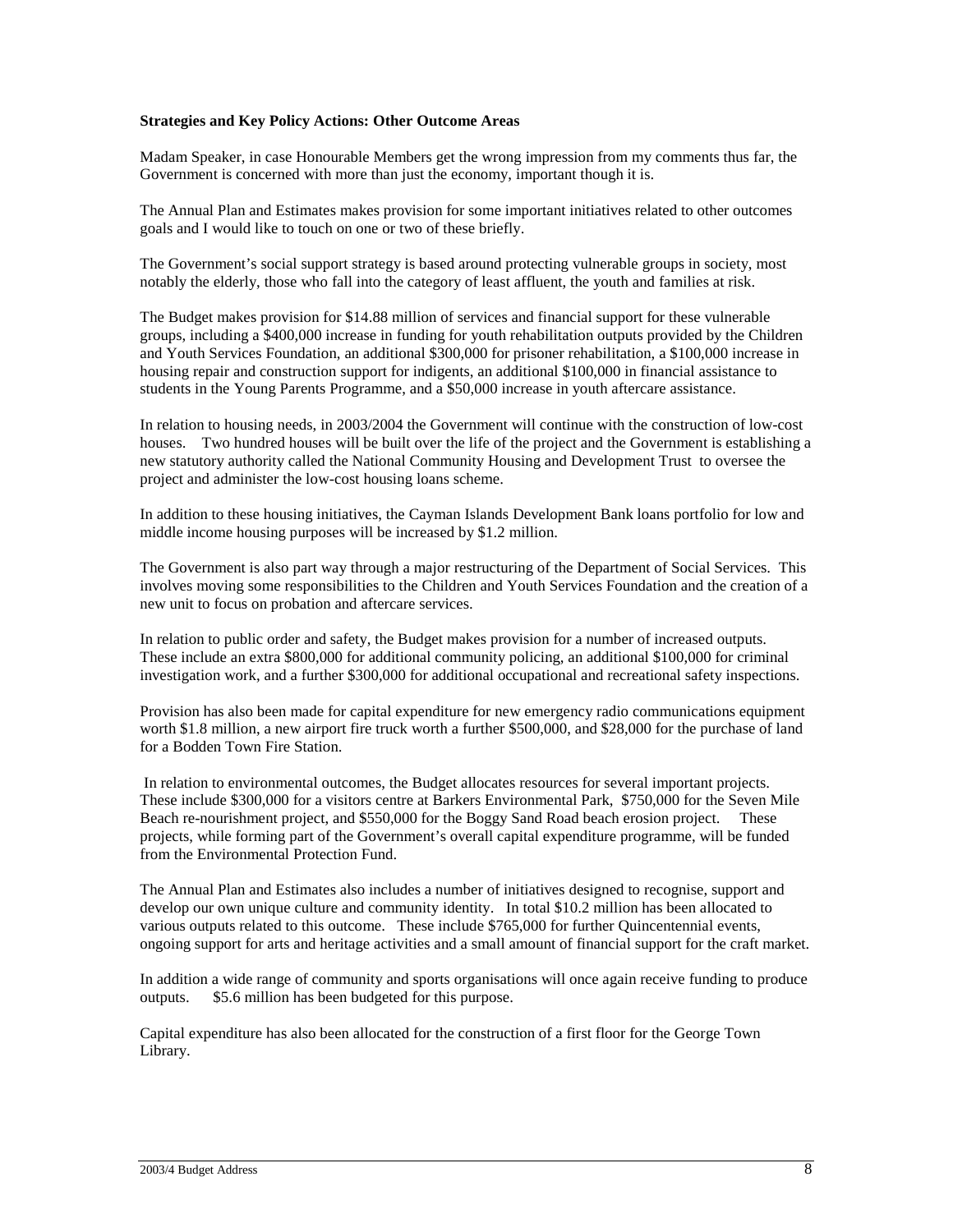#### **Strategies and Key Policy Actions: Improving Government Performance**

Madam Speaker, before I conclude this portion of my address I would like to mention a number of actions included in the Annual Plan and Estimates designed to improve government performance. These are related to outcome goal 8 – an open, efficient and accountable government.

Madam Speaker, as I said in my budget speech last year, the Government recognises that one of the most important things it can do to support the development of this country is to get its own house in order. For this reason the Government has embarked on a comprehensive programme of public management reform. In many respects this reform programme is more advanced than those in other parts of the Caribbean or indeed in the United Kingdom. This is yet another area where the Government is charting its own course.

A key element of these reforms is the Financial Management Initiative, about which I spoke extensively at the time of the last budget. Since then the reporting element of the reform has been implemented with the first quarterly reports recently being tabled in this House.

Early gains from the financial management reforms are already apparent. The appointment of chief financial officers in each ministry and portfolio is rapidly improving the quality of financial decisionmaking at the operational level. Improvements at the whole of government level are also evident. The more strategic and performance oriented budgeting system is focusing attention on the outcomes the government is seeking to achieve and the goods and services it funds to achieve those outcomes. This is an infinitely better approach than the one used in the past.

The new budgetary approach is providing much greater policy as well as fiscal control. It is allowing the Government to develop a budget that achieves exactly the fiscal and policy results it wants. The new systems and processes are also improving the Government's ability to monitor and control both expenditure and policy implementation during the year. In addition, the publication of comprehensive quarterly and annual reports allows Members of this House, and indeed individual members of the public to monitor independently the performance of the government during and at the end of each financial year.

FMI will be further progressed during 2003/2004, with the introduction of accrual accounting and the development of new performance management systems in Ministries and Portfolios. The next budget that is delivered to this House will be prepared using accrual accounting and in accordance with Generally Accepted Accounting Practice (GAAP). This will be yet another milestone and will give all readers confidence that the numbers are reliable and that the Government has not manipulated the accounting rules to achieve desired results.

During 2003/4 the Government plans to extend its public sector reform programme into two new areas that will complement FMI. These are Personnel Reform and Statutory Authority Reform.

The personnel reform will introduce a modern decentralised system of personnel management to Government with chief officers having authority over personnel matters relating to their ministry within defined limits. The reform will also create a new performance management system for the civil service involving performance agreements, performance assessments, and performance-related remuneration. A set of public service values and a public servant's code of conduct will also be established.

The statutory authority reform will establish an overarching framework for governance and accountability in the statutory authority and government company sector. Among other things it will bring individual statutory authority laws into line with the Public Management and Finance Law.

Bills for a Public Service Law and a Public Authorities Law will be introduced during the fiscal year to provide the legislative mandate for these reforms.

In addition the Government is taking action to improve its policy development and co-ordination capability.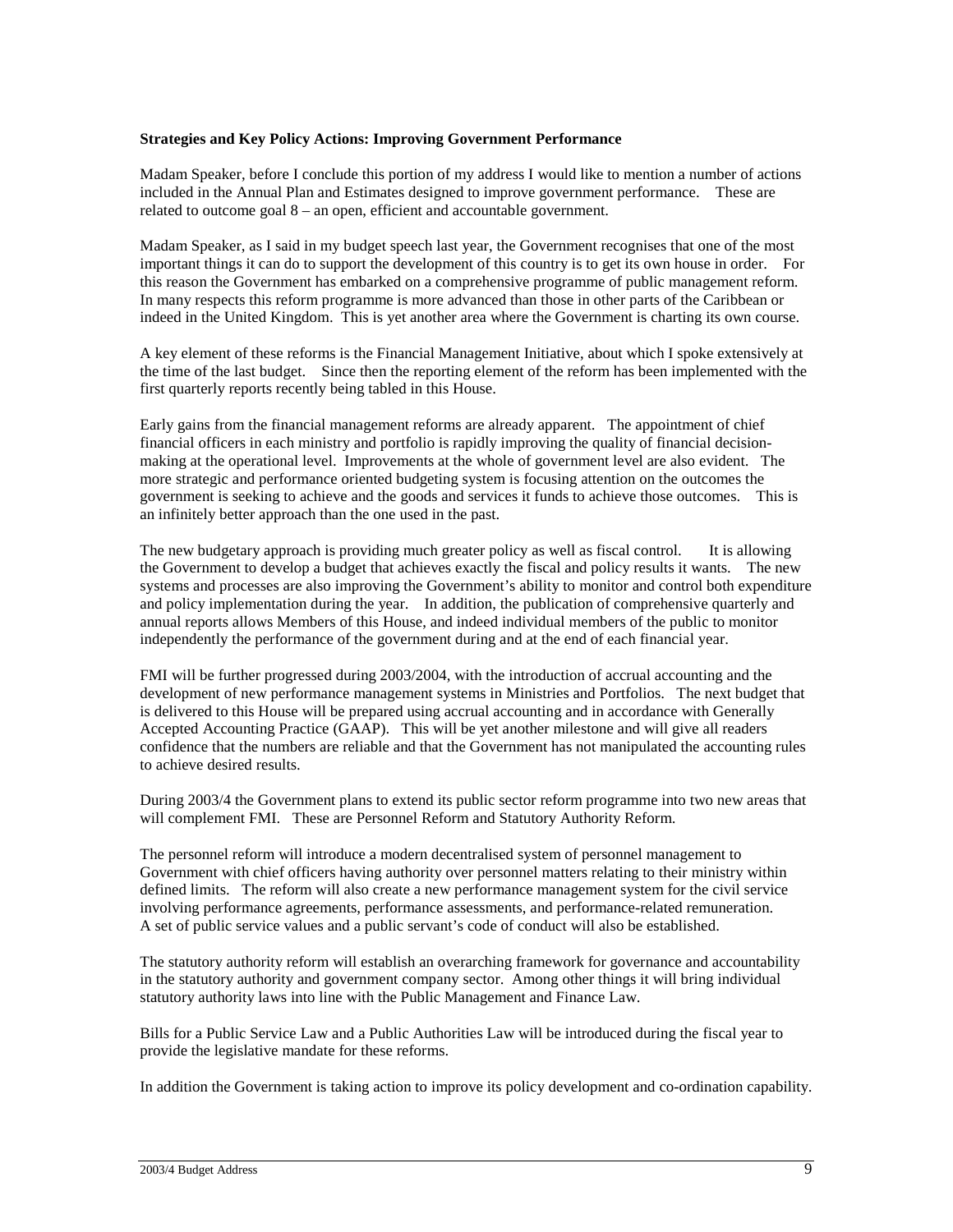The Budget makes provision for the establishment of a new ministry called the Cabinet Office. That Office will be responsible for co-ordinating the development of policy advice across government and monitoring its implementation, as well as providing administrative support to Executive Council and the Leader of Government Business.

Other initiatives underway to improve government performance include creating statutory authorities for Radio Cayman and the Department of Tourism. Work is also in progress to separate the regulatory and airport management functions of the Civil Aviation Authority into two organisations.

The Government is continuing to advance the construction of a new Government accommodation building. The Budget includes \$800,000 to cover legal and consulting costs relating to the development of the Public Finance Initiative specification and contract for the building. This project will not only support the local construction industry and save rental costs, it will also significantly improve the efficiency of the civil service by having them all located in a single building.

These public sector reforms are designed to ensure ongoing improvements in the efficiency and effectiveness of the public sector. Over time they will result not only in better decision-making and improved efficiency, but also a more customer focused delivery of public services.

# **Part 3: The Economic Environment and the Fiscal Position**

Madam Speaker I would now like to turn to the economic and fiscal position.

## Economic Position

Madam Speaker, in putting together the Budget the Government had to take account of state of the economy and ensure that, from a macro-economic perspective, the budget supports the achievement of the Government's three key economic management objectives, namely economic growth at or above 3% per annum, inflation at or below 3.2% per annum, and thirdly, unemployment at or below 4% per annum.

Achieving these economic management objectives over the medium term are important to ensuring that the Cayman Islands offers a competitive commercial environment for business. They are also important to achieving the Government's wider goal of generating employment, income and a high standard of living.

 For the benefit of Honourable Members and the public, I would now like to summarise the current economic environment and the actions in the budget to achieve the Government's economic growth, inflation, and unemployment objectives.

The global economy expanded by 3.0 percent in 2002 following a growth rate of 2.3 percent in 2001. Current projections show a modest acceleration in economic activity to 3.2 percent in 2003. However, uncertainties still remain even after the war in Iraq and subsequent events in that region. Terrorism continues to be a major geopolitical concern. The SARS epidemic is having a negative impact on China and other Asian economies. There is yet to be a sustained increase in business spending. With continuing weakness in Japan and the Euro zone, the world is looking for strength in the US economy, which is projected to grow by 2.2 percent in 2003.

Despite these volatile times, the Cayman Islands domestic economy achieved a higher level of economic growth and a lower rate of unemployment in 2002 compared to the previous year.

Preliminary results from the National Income Survey showed economic growth at 1.7 percent for 2002. This rate represents an encouraging rebound from the estimated 0.6 percent attained in 2001. The unemployment rate declined considerably from 7.5 percent in October 2001 to 5.7 percent in April 2002. The Labour Force survey recorded a further reduction in this rate to 5.4 percent in October 2002.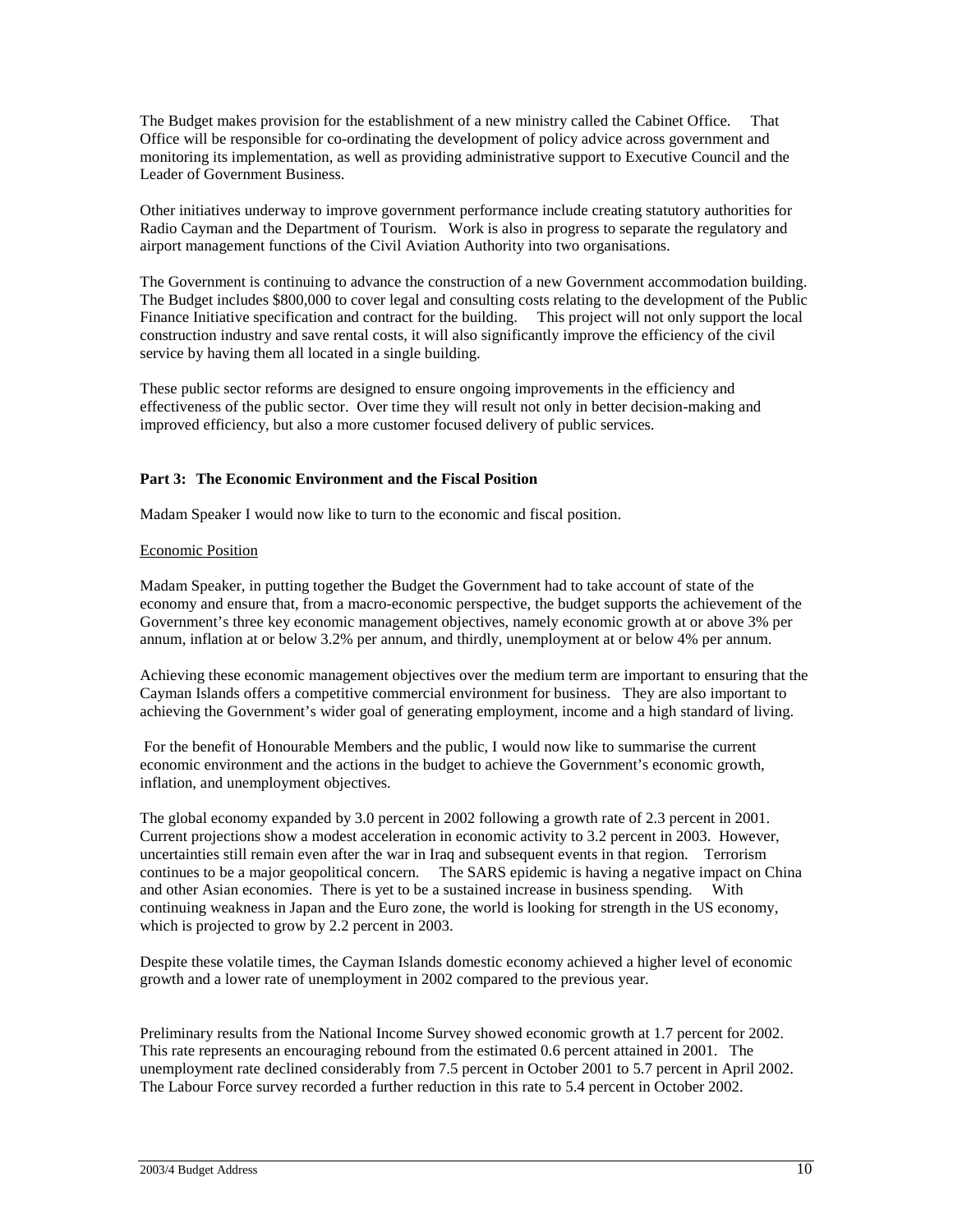Consumer inflation increased to 2.4 percent in 2002, up from 1.1 percent from 2001. This rate is very modest and an increase is to be expected as the economy strengthens.

The major industries showed considerable resilience in 2002, in spite of the challenging economic environment.

In 2002, the financial services industry recorded healthy growth in key areas:

- The Mutual Funds sector continued its strong growth of 17.5 percent in 2002, with registrations increasing from 3,648 in 2001 to 4,285 in 2002.
- The number of insurance licences increased by 10 percent, from 572 in 2001 to 629 in 2002.
- The total number listed issues at the Cayman Islands Stock Exchange reached 710 in 2002, compared to 418 in 2001.

On the other hand, company registrations, bank licences and stock market capitalisation declined. New company registrations for 2002 amounted to 7,016, a decline of 1,440 compared to the previous year. Nevertheless, the net position was still one of growth. There were 65,259 companies on the Register in December of 2002. This represented an increase of 1.2 percent over 2001.

The total number of bank and trust licences fell by 37, from 545 in 2001 to 508 in 2002. This decline largely Class 'B' banks, which were affected by the statutory requirement to establish a physical presence. Despite this fall in the number of licences, total assets in the banking sector rose from US\$811.7 billion in September 2001 to US\$945.4 billion in September 2002.

Stock market capitalisation declined by around 4.8% to US\$36.3 billion in 2002, from US\$38.1 billion in 2001. This decrease was mainly due to a fall in the value of the stocks contained in the mutual funds listed on the exchange.

The tourism industry experienced a 21 percent increase in total visitor arrivals, which rose to 1,877,547 in 2002. This increase was due to cruise arrivals, which rose by 29.6 percent from 1,214,757 in 2001, to 1,574,750 in 2002. The number of stay-over visitors declined by 9.4 percent, from 334,071 in 2001 to 302,797 in 2002.

The performance of the real estate industry was noticeably better in 2002 compared to 2001. The total value of real estate transfers increased by a remarkable 57.9 percent, from \$173.5 million to \$274.0 million.

The construction industry also showed clear improvements in 2002. Total planning approvals for all three islands increased by 52.3 percent, from \$162.7 million in 2001 to \$247.8 million in 2002. This rebound mainly reflected the Ritz Carlton hotel and condominium project, other condominium projects such as Water's Edge and the Meridian, and a small number of commercial buildings.

Looking forward, the forecasts for economic growth for the next three years project gradual improvement, providing for the achievement of Government's target growth of 3% by 2005/2006. While growth is forecast to be a modest 2.3% in 2003/2004, and then 2.8% in 2004/2005, this level is still around double what it was in 2001/2002, when it was 1.2%, and around three times what it was in 2000/2001, when it was only 0.6%. So overall the forecast growth levels represent a significant improvement over recent years.

Despite this, ensuring good levels of economic growth is a key government objective and the economic development measures that I outlined earlier are designed to support this resurgence in growth.

The forecasts for inflation are 2.8 % in 2003/2004, 2.9% in 2004/2005 and 3% in 2005/6. Although inflationary pressures are forecast to increase as economic growth improves, the overall position is consistent with the objective of keeping inflation at or below 3.2% per annum. The Government is comfortable with the current policy settings in this regard.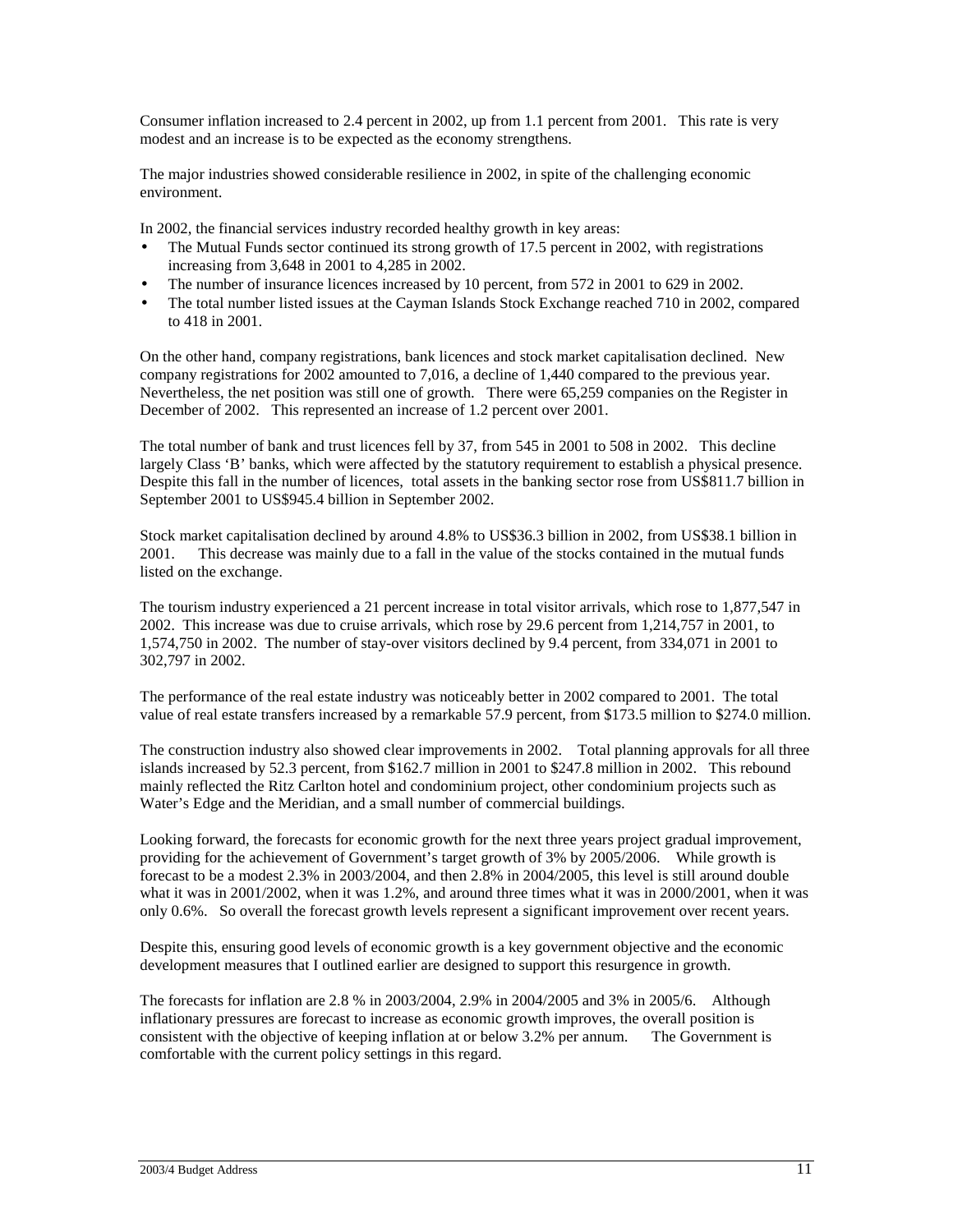The forecasts for unemployment show a level of 5.6% in 2003/2004, decreasing to 5.3% by 2005/2006. This is a significant reduction from the high of 7.5% in 2001. Nevertheless this forecast level is still higher than the target level of 4%, which hasn't been achieved since 1999.

With this in mind, the Government recently abated stamp duty to support and stimulate real estate and construction activity. This initiative, combined with the economic development initiatives outlined earlier, and the Government's own capital development programme, are all expected to have a positive impact on employment over the next three years.

The Government recognises that our domestic economic performance is highly dependent on the international economic environment, particularly the US economy. There are significant downside risks to the economic growth forecasts and the Government will continue to keep a close watch on the domestic economy and take additional actions as necessary. However, as I said earlier, the private sector, not the public sector, is the main engine for growth. The Government's role is to create an enabling environment.

A very important part of doing this involves running a responsible fiscal policy. In times of lower growth, and therefore lower revenue, it is vital that the Government controls its aggregate expenditure and prioritises competing expenditure proposals accordingly. The country therefore needs to be realistic about what the Government can actually do to influence economic performance.

# Fiscal Position

Madam Speaker this brings me to the fiscal position for 2003/2004. The Government has worked hard to ensure that the Budget is fiscally responsible, supportive of economic growth and complies with the principles of responsible financial management. Madam Speaker I am pleased to report that this goal been achieved.

The key features of the 2003/2004 Budget position can be summarised as follows.

- First, no new revenue measures have been included.
- Second, an operating surplus of \$5.7 million has been achieved.
- Third, new borrowing has been restricted to \$8 million, which is less than the level of debt repayments, and results in a \$1.067 million net reduction in the overall level of public debt.
- Fourth, a debt-servicing ratio of 5.3% has been achieved. This is well below the 10% limit established by the Principles of Responsible Financial Management.
- Fifth, capital development expenditure has been limited to around \$12 million and restricted to essential projects with long-term benefits.
- Sixth, cash reserves have been maintained at a level equal to 60 days of operating expenditure, which is two-thirds of the level required by the Principles of Responsible Financial Management and a significant improvement on the past.

Madam Speaker, in terms of specific numbers, the Government expects to collect approximately \$309.408 million in operating receipts in the 2003/4 financial year. In absolute terms, this forecasted revenue for 2003/4 is similar to the revenue collected in 2002. As in the past, approximately 70% of operating revenue is forecast to come from two sources: duties and fees.

Total operating expenditure is forecast to be \$303.697 million in 2003/4. In accordance with the Strategic Policy Statement, the forecasts include provision for a 2.6% cost of living increase in wage and salary levels for civil servants, together with the commensurate increase in employee and employer pension contributions. This is the first such adjustment since the year 2000.

In nominal terms, the forecast for 2003/2004 expenditure is a little more than the aggregate operating expenditure for 2002. This was anticipated when the aggregate target was established in the Strategic Policy Statement.